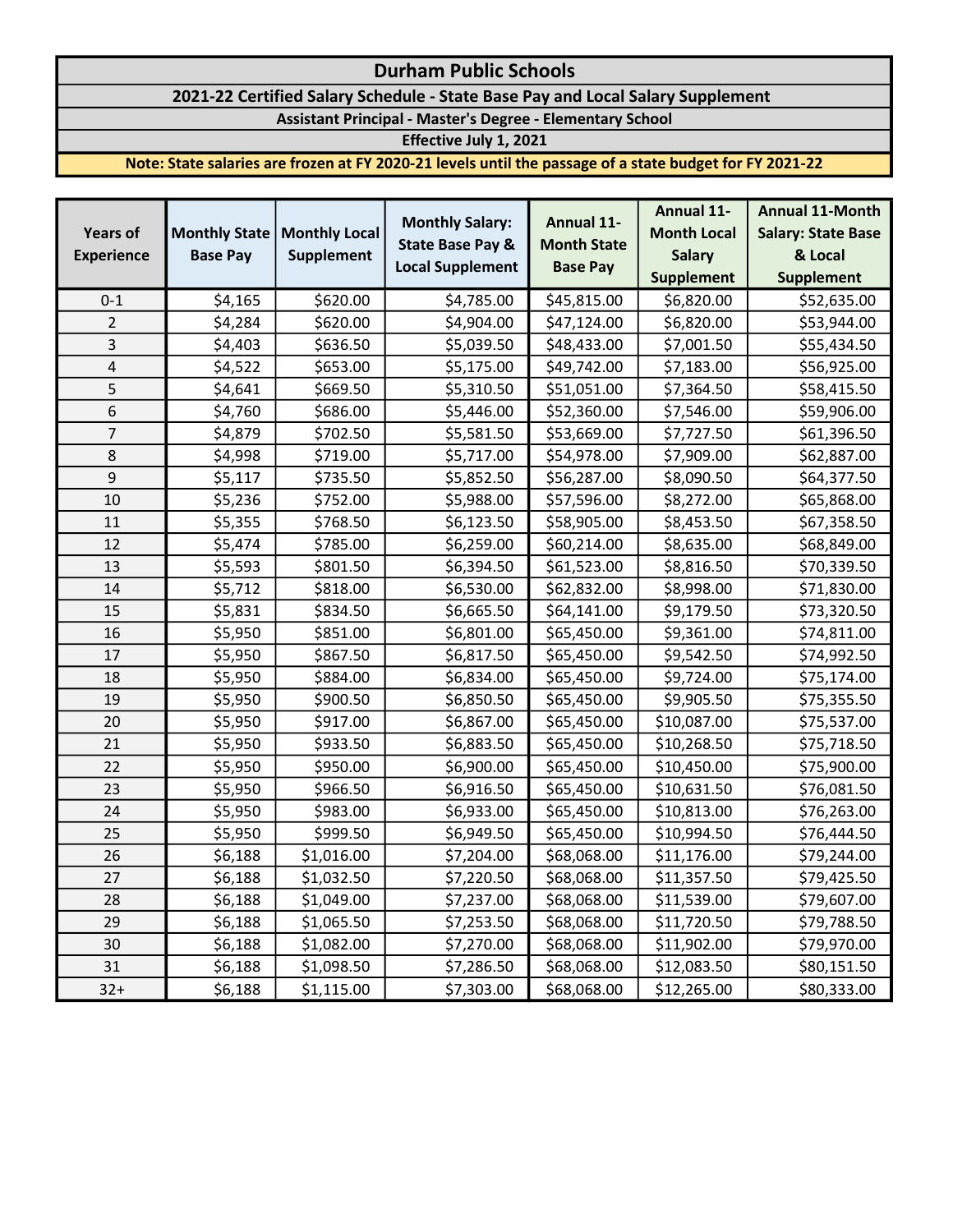#### 2021-22 Certified Salary Schedule - State Base Pay and Local Salary Supplement

Assistant Principal - Master's Degree - Middle/High School

Effective July 1, 2021

| <b>Years of</b>   | <b>Monthly State</b> |                      | <b>Monthly Salary:</b><br><b>State Base Pay &amp;</b> | <b>Annual 11-</b><br><b>Month State</b> | Annual 11-         | <b>Annual 11-Month</b>    |
|-------------------|----------------------|----------------------|-------------------------------------------------------|-----------------------------------------|--------------------|---------------------------|
|                   |                      | <b>Monthly Local</b> |                                                       |                                         | <b>Month Local</b> | <b>Salary: State Base</b> |
| <b>Experience</b> | <b>Base Pay</b>      | <b>Supplement</b>    | <b>Local Supplement</b>                               | <b>Base Pay</b>                         | <b>Salary</b>      | & Local                   |
|                   |                      |                      |                                                       |                                         | <b>Supplement</b>  | <b>Supplement</b>         |
| $0 - 1$           | \$4,165              | \$670.00             | \$4,835.00                                            | \$45,815.00                             | \$7,370.00         | \$53,185.00               |
| $\overline{2}$    | \$4,284              | \$670.00             | \$4,954.00                                            | \$47,124.00                             | \$7,370.00         | \$54,494.00               |
| 3                 | \$4,403              | \$686.50             | \$5,089.50                                            | \$48,433.00                             | \$7,551.50         | \$55,984.50               |
| $\overline{4}$    | \$4,522              | \$703.00             | \$5,225.00                                            | \$49,742.00                             | \$7,733.00         | \$57,475.00               |
| 5                 | \$4,641              | \$719.50             | \$5,360.50                                            | \$51,051.00                             | \$7,914.50         | \$58,965.50               |
| $\boldsymbol{6}$  | \$4,760              | \$736.00             | \$5,496.00                                            | \$52,360.00                             | \$8,096.00         | \$60,456.00               |
| $\overline{7}$    | \$4,879              | \$752.50             | \$5,631.50                                            | \$53,669.00                             | \$8,277.50         | \$61,946.50               |
| 8                 | \$4,998              | \$769.00             | \$5,767.00                                            | \$54,978.00                             | \$8,459.00         | \$63,437.00               |
| 9                 | \$5,117              | \$785.50             | \$5,902.50                                            | \$56,287.00                             | \$8,640.50         | \$64,927.50               |
| 10                | \$5,236              | \$802.00             | \$6,038.00                                            | \$57,596.00                             | \$8,822.00         | \$66,418.00               |
| 11                | \$5,355              | \$818.50             | \$6,173.50                                            | \$58,905.00                             | \$9,003.50         | \$67,908.50               |
| 12                | \$5,474              | \$835.00             | \$6,309.00                                            | \$60,214.00                             | \$9,185.00         | \$69,399.00               |
| 13                | \$5,593              | \$851.50             | \$6,444.50                                            | \$61,523.00                             | \$9,366.50         | \$70,889.50               |
| 14                | \$5,712              | \$868.00             | \$6,580.00                                            | \$62,832.00                             | \$9,548.00         | \$72,380.00               |
| 15                | \$5,831              | \$884.50             | \$6,715.50                                            | \$64,141.00                             | \$9,729.50         | \$73,870.50               |
| 16                | \$5,950              | \$901.00             | \$6,851.00                                            | \$65,450.00                             | \$9,911.00         | \$75,361.00               |
| 17                | \$5,950              | \$917.50             | \$6,867.50                                            | \$65,450.00                             | \$10,092.50        | \$75,542.50               |
| 18                | \$5,950              | \$934.00             | \$6,884.00                                            | \$65,450.00                             | \$10,274.00        | \$75,724.00               |
| 19                | \$5,950              | \$950.50             | \$6,900.50                                            | \$65,450.00                             | \$10,455.50        | \$75,905.50               |
| 20                | \$5,950              | \$967.00             | \$6,917.00                                            | \$65,450.00                             | \$10,637.00        | \$76,087.00               |
| 21                | \$5,950              | \$983.50             | \$6,933.50                                            | \$65,450.00                             | \$10,818.50        | \$76,268.50               |
| 22                | \$5,950              | \$1,000.00           | \$6,950.00                                            | \$65,450.00                             | \$11,000.00        | \$76,450.00               |
| 23                | \$5,950              | \$1,016.50           | \$6,966.50                                            | \$65,450.00                             | \$11,181.50        | \$76,631.50               |
| 24                | \$5,950              | \$1,033.00           | \$6,983.00                                            | \$65,450.00                             | \$11,363.00        | \$76,813.00               |
| 25                | \$5,950              | \$1,049.50           | \$6,999.50                                            | \$65,450.00                             | \$11,544.50        | \$76,994.50               |
| 26                | \$6,188              | \$1,066.00           | \$7,254.00                                            | \$68,068.00                             | \$11,726.00        | \$79,794.00               |
| 27                | \$6,188              | \$1,082.50           | \$7,270.50                                            | \$68,068.00                             | \$11,907.50        | \$79,975.50               |
| 28                | \$6,188              | \$1,099.00           | \$7,287.00                                            | \$68,068.00                             | \$12,089.00        | \$80,157.00               |
| 29                | \$6,188              | \$1,115.50           | \$7,303.50                                            | \$68,068.00                             | \$12,270.50        | \$80,338.50               |
| 30                | \$6,188              | \$1,132.00           | \$7,320.00                                            | \$68,068.00                             | \$12,452.00        | \$80,520.00               |
| 31                | \$6,188              | \$1,148.50           | \$7,336.50                                            | \$68,068.00                             | \$12,633.50        | \$80,701.50               |
| $32+$             | \$6,188              | \$1,165.00           | \$7,353.00                                            | \$68,068.00                             | \$12,815.00        | \$80,883.00               |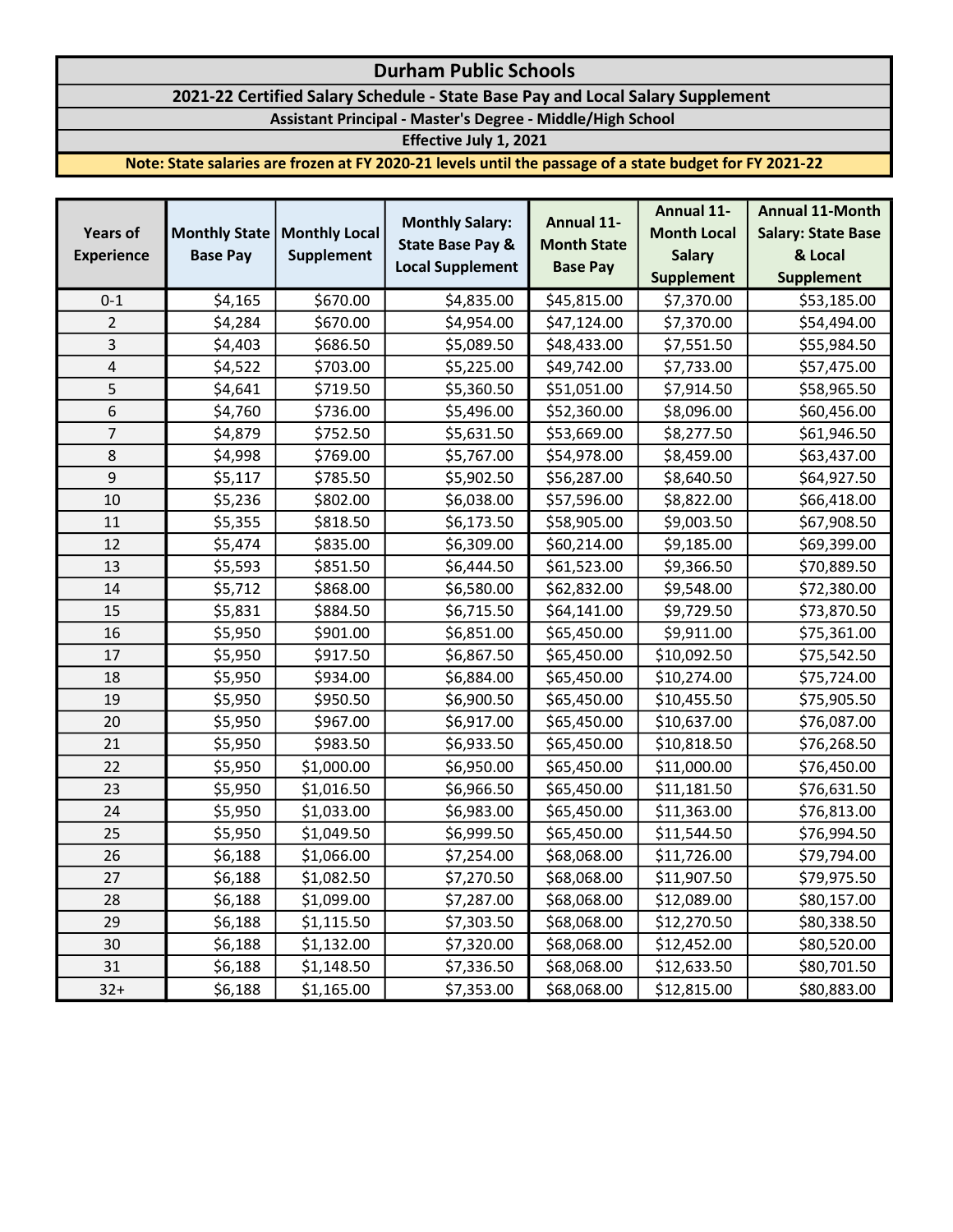2021-22 Certified Salary Schedule - State Base Pay and Local Salary Supplement

Assistant Principal - Advanced or Sixth-Year Degree - Elementary School

Effective July 1, 2021

| <b>Years of</b>   | Monthly State   |                      | <b>Monthly Salary:</b><br><b>State Base Pay &amp;</b> | <b>Annual 11-</b><br><b>Month State</b> | Annual 11-         | <b>Annual 11-Month</b>    |
|-------------------|-----------------|----------------------|-------------------------------------------------------|-----------------------------------------|--------------------|---------------------------|
|                   |                 | <b>Monthly Local</b> |                                                       |                                         | <b>Month Local</b> | <b>Salary: State Base</b> |
| <b>Experience</b> | <b>Base Pay</b> | <b>Supplement</b>    | <b>Local Supplement</b>                               | <b>Base Pay</b>                         | <b>Salary</b>      | & Local                   |
|                   |                 |                      |                                                       |                                         | <b>Supplement</b>  | <b>Supplement</b>         |
| $0 - 1$           | \$4,291         | \$640.00             | \$4,931.00                                            | \$47,201.00                             | \$7,040.00         | \$54,241.00               |
| $\overline{2}$    | \$4,410         | \$640.00             | \$5,050.00                                            | \$48,510.00                             | \$7,040.00         | \$55,550.00               |
| 3                 | \$4,529         | \$656.50             | \$5,185.50                                            | \$49,819.00                             | \$7,221.50         | \$57,040.50               |
| $\overline{4}$    | \$4,648         | \$673.00             | \$5,321.00                                            | \$51,128.00                             | \$7,403.00         | \$58,531.00               |
| 5                 | \$4,767         | \$689.50             | \$5,456.50                                            | \$52,437.00                             | \$7,584.50         | \$60,021.50               |
| $\boldsymbol{6}$  | \$4,886         | \$706.00             | \$5,592.00                                            | \$53,746.00                             | \$7,766.00         | \$61,512.00               |
| $\overline{7}$    | \$5,005         | \$722.50             | \$5,727.50                                            | \$55,055.00                             | \$7,947.50         | \$63,002.50               |
| 8                 | \$5,124         | \$739.00             | \$5,863.00                                            | \$56,364.00                             | \$8,129.00         | \$64,493.00               |
| 9                 | \$5,243         | \$755.50             | \$5,998.50                                            | \$57,673.00                             | \$8,310.50         | \$65,983.50               |
| 10                | \$5,362         | \$772.00             | \$6,134.00                                            | \$58,982.00                             | \$8,492.00         | \$67,474.00               |
| 11                | \$5,481         | \$788.50             | \$6,269.50                                            | \$60,291.00                             | \$8,673.50         | \$68,964.50               |
| 12                | \$5,600         | \$805.00             | \$6,405.00                                            | \$61,600.00                             | \$8,855.00         | \$70,455.00               |
| 13                | \$5,719         | \$821.50             | \$6,540.50                                            | \$62,909.00                             | \$9,036.50         | \$71,945.50               |
| 14                | \$5,838         | \$838.00             | \$6,676.00                                            | \$64,218.00                             | \$9,218.00         | \$73,436.00               |
| 15                | \$5,957         | \$854.50             | \$6,811.50                                            | \$65,527.00                             | \$9,399.50         | \$74,926.50               |
| 16                | \$6,076         | \$871.00             | \$6,947.00                                            | \$66,836.00                             | \$9,581.00         | \$76,417.00               |
| 17                | \$6,076         | \$887.50             | \$6,963.50                                            | \$66,836.00                             | \$9,762.50         | \$76,598.50               |
| 18                | \$6,076         | \$904.00             | \$6,980.00                                            | \$66,836.00                             | \$9,944.00         | \$76,780.00               |
| 19                | \$6,076         | \$920.50             | \$6,996.50                                            | \$66,836.00                             | \$10,125.50        | \$76,961.50               |
| 20                | \$6,076         | \$937.00             | \$7,013.00                                            | \$66,836.00                             | \$10,307.00        | \$77,143.00               |
| 21                | \$6,076         | \$953.50             | \$7,029.50                                            | \$66,836.00                             | \$10,488.50        | \$77,324.50               |
| 22                | \$6,076         | \$970.00             | \$7,046.00                                            | \$66,836.00                             | \$10,670.00        | \$77,506.00               |
| 23                | \$6,076         | \$986.50             | \$7,062.50                                            | \$66,836.00                             | \$10,851.50        | \$77,687.50               |
| 24                | \$6,076         | \$1,003.00           | \$7,079.00                                            | \$66,836.00                             | \$11,033.00        | \$77,869.00               |
| 25                | \$6,076         | \$1,019.50           | \$7,095.50                                            | \$66,836.00                             | \$11,214.50        | \$78,050.50               |
| 26                | \$6,314         | \$1,036.00           | \$7,350.00                                            | \$69,454.00                             | \$11,396.00        | \$80,850.00               |
| 27                | \$6,314         | \$1,052.50           | \$7,366.50                                            | \$69,454.00                             | \$11,577.50        | \$81,031.50               |
| 28                | \$6,314         | \$1,069.00           | \$7,383.00                                            | \$69,454.00                             | \$11,759.00        | \$81,213.00               |
| 29                | \$6,314         | \$1,085.50           | \$7,399.50                                            | \$69,454.00                             | \$11,940.50        | \$81,394.50               |
| 30                | \$6,314         | \$1,102.00           | \$7,416.00                                            | \$69,454.00                             | \$12,122.00        | \$81,576.00               |
| 31                | \$6,314         | \$1,118.50           | \$7,432.50                                            | \$69,454.00                             | \$12,303.50        | \$81,757.50               |
| $32+$             | \$6,314         | \$1,135.00           | \$7,449.00                                            | \$69,454.00                             | \$12,485.00        | \$81,939.00               |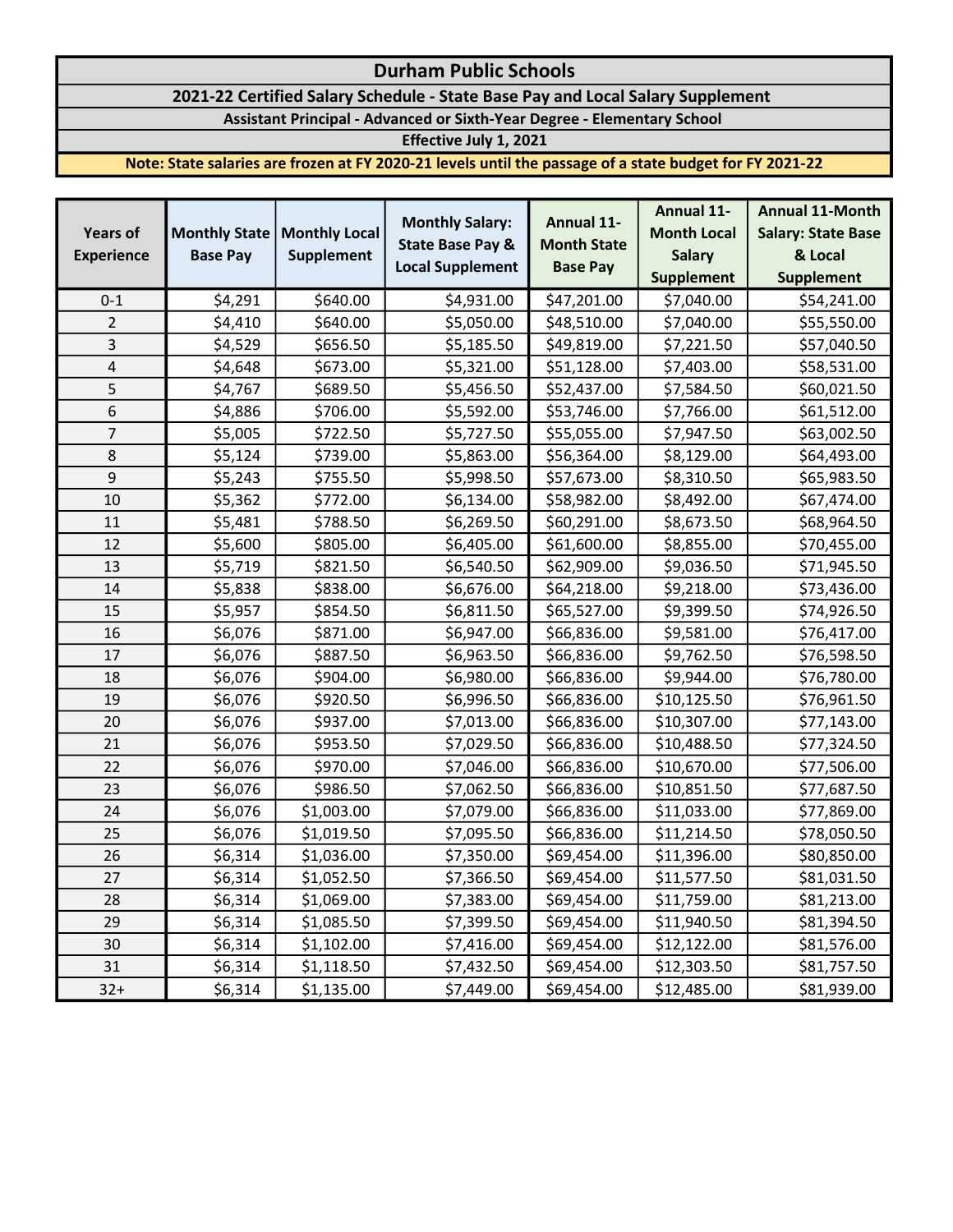2021-22 Certified Salary Schedule - State Base Pay and Local Salary Supplement

Assistant Principal - Advanced or Sixth-Year Degree - Middle/High School

Effective July 1, 2021

| <b>Years of</b>         |                      | <b>Monthly Local</b> | <b>Monthly Salary:</b><br><b>State Base Pay &amp;</b> | <b>Annual 11-</b><br><b>Month State</b> | Annual 11-         | <b>Annual 11-Month</b>    |
|-------------------------|----------------------|----------------------|-------------------------------------------------------|-----------------------------------------|--------------------|---------------------------|
|                         | <b>Monthly State</b> |                      |                                                       |                                         | <b>Month Local</b> | <b>Salary: State Base</b> |
| <b>Experience</b>       | <b>Base Pay</b>      | Supplement           | <b>Local Supplement</b>                               | <b>Base Pay</b>                         | <b>Salary</b>      | & Local                   |
|                         |                      |                      |                                                       |                                         | <b>Supplement</b>  | <b>Supplement</b>         |
| $0 - 1$                 | \$4,291              | \$690.00             | \$4,981.00                                            | \$47,201.00                             | \$7,590.00         | \$54,791.00               |
| $\overline{2}$          | \$4,410              | \$690.00             | \$5,100.00                                            | \$48,510.00                             | \$7,590.00         | \$56,100.00               |
| $\overline{\mathbf{3}}$ | \$4,529              | \$706.50             | \$5,235.50                                            | \$49,819.00                             | \$7,771.50         | \$57,590.50               |
| 4                       | \$4,648              | \$723.00             | \$5,371.00                                            | \$51,128.00                             | \$7,953.00         | \$59,081.00               |
| 5                       | \$4,767              | \$739.50             | \$5,506.50                                            | \$52,437.00                             | \$8,134.50         | \$60,571.50               |
| 6                       | \$4,886              | \$756.00             | \$5,642.00                                            | \$53,746.00                             | \$8,316.00         | \$62,062.00               |
| $\overline{7}$          | \$5,005              | \$772.50             | \$5,777.50                                            | \$55,055.00                             | \$8,497.50         | \$63,552.50               |
| 8                       | \$5,124              | \$789.00             | \$5,913.00                                            | \$56,364.00                             | \$8,679.00         | \$65,043.00               |
| 9                       | \$5,243              | \$805.50             | \$6,048.50                                            | \$57,673.00                             | \$8,860.50         | \$66,533.50               |
| 10                      | \$5,362              | \$822.00             | \$6,184.00                                            | \$58,982.00                             | \$9,042.00         | \$68,024.00               |
| 11                      | \$5,481              | \$838.50             | \$6,319.50                                            | \$60,291.00                             | \$9,223.50         | \$69,514.50               |
| 12                      | \$5,600              | \$855.00             | \$6,455.00                                            | \$61,600.00                             | \$9,405.00         | \$71,005.00               |
| 13                      | \$5,719              | \$871.50             | \$6,590.50                                            | \$62,909.00                             | \$9,586.50         | \$72,495.50               |
| 14                      | \$5,838              | \$888.00             | \$6,726.00                                            | \$64,218.00                             | \$9,768.00         | \$73,986.00               |
| 15                      | \$5,957              | \$904.50             | \$6,861.50                                            | \$65,527.00                             | \$9,949.50         | \$75,476.50               |
| 16                      | \$6,076              | \$921.00             | \$6,997.00                                            | \$66,836.00                             | \$10,131.00        | \$76,967.00               |
| 17                      | \$6,076              | \$937.50             | \$7,013.50                                            | \$66,836.00                             | \$10,312.50        | \$77,148.50               |
| 18                      | \$6,076              | \$954.00             | \$7,030.00                                            | \$66,836.00                             | \$10,494.00        | \$77,330.00               |
| 19                      | \$6,076              | \$970.50             | \$7,046.50                                            | \$66,836.00                             | \$10,675.50        | \$77,511.50               |
| 20                      | \$6,076              | \$987.00             | \$7,063.00                                            | \$66,836.00                             | \$10,857.00        | \$77,693.00               |
| 21                      | \$6,076              | \$1,003.50           | \$7,079.50                                            | \$66,836.00                             | \$11,038.50        | \$77,874.50               |
| 22                      | \$6,076              | \$1,020.00           | \$7,096.00                                            | \$66,836.00                             | \$11,220.00        | \$78,056.00               |
| 23                      | \$6,076              | \$1,036.50           | \$7,112.50                                            | \$66,836.00                             | \$11,401.50        | \$78,237.50               |
| 24                      | \$6,076              | \$1,053.00           | \$7,129.00                                            | \$66,836.00                             | \$11,583.00        | \$78,419.00               |
| 25                      | \$6,076              | \$1,069.50           | \$7,145.50                                            | \$66,836.00                             | \$11,764.50        | \$78,600.50               |
| 26                      | \$6,314              | \$1,086.00           | \$7,400.00                                            | \$69,454.00                             | \$11,946.00        | \$81,400.00               |
| 27                      | \$6,314              | \$1,102.50           | \$7,416.50                                            | \$69,454.00                             | \$12,127.50        | \$81,581.50               |
| 28                      | \$6,314              | \$1,119.00           | \$7,433.00                                            | \$69,454.00                             | \$12,309.00        | \$81,763.00               |
| 29                      | \$6,314              | \$1,135.50           | \$7,449.50                                            | \$69,454.00                             | \$12,490.50        | \$81,944.50               |
| 30                      | \$6,314              | \$1,152.00           | \$7,466.00                                            | \$69,454.00                             | \$12,672.00        | \$82,126.00               |
| 31                      | \$6,314              | \$1,168.50           | \$7,482.50                                            | \$69,454.00                             | \$12,853.50        | \$82,307.50               |
| $32+$                   | \$6,314              | \$1,185.00           | \$7,499.00                                            | \$69,454.00                             | \$13,035.00        | \$82,489.00               |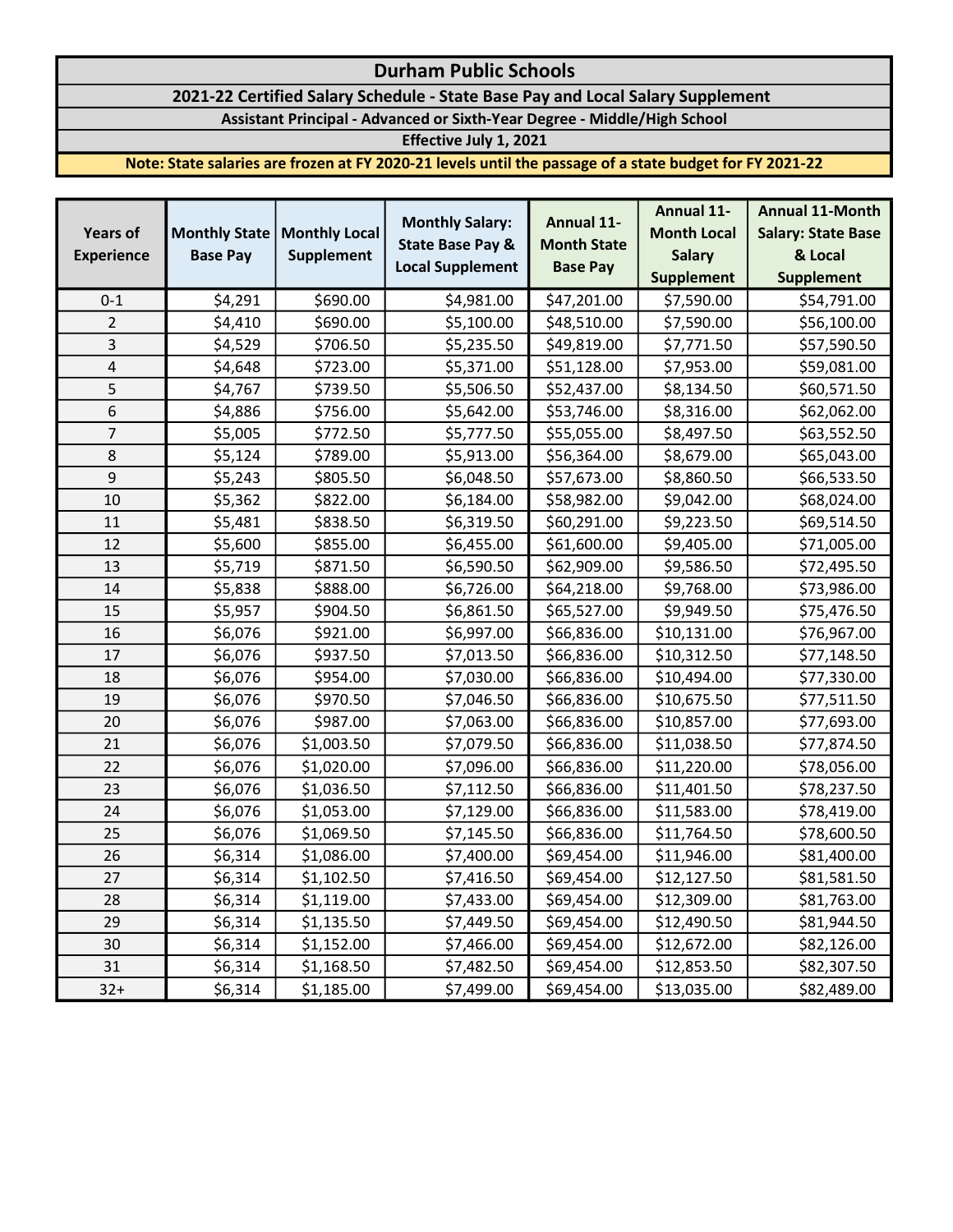#### 2021-22 Certified Salary Schedule - State Base Pay and Local Salary Supplement

Assistant Principal - Doctorate Degree - Elementary School

Effective July 1, 2021

| <b>Years of</b>   | <b>Monthly State</b><br><b>Monthly Local</b> | <b>Monthly Salary:</b> | <b>Annual 11-</b>           | Annual 11-         | <b>Annual 11-Month</b> |                           |
|-------------------|----------------------------------------------|------------------------|-----------------------------|--------------------|------------------------|---------------------------|
|                   |                                              |                        | <b>State Base Pay &amp;</b> | <b>Month State</b> | <b>Month Local</b>     | <b>Salary: State Base</b> |
| <b>Experience</b> | <b>Base Pay</b>                              | <b>Supplement</b>      | <b>Local Supplement</b>     | <b>Base Pay</b>    | <b>Salary</b>          | & Local                   |
|                   |                                              |                        |                             |                    | <b>Supplement</b>      | <b>Supplement</b>         |
| $0 - 1$           | \$4,418                                      | \$660.00               | \$5,078.00                  | \$48,598.00        | \$7,260.00             | \$55,858.00               |
| $\overline{2}$    | \$4,537                                      | \$660.00               | \$5,197.00                  | \$49,907.00        | \$7,260.00             | \$57,167.00               |
| 3                 | \$4,656                                      | \$676.50               | \$5,332.50                  | \$51,216.00        | \$7,441.50             | \$58,657.50               |
| 4                 | \$4,775                                      | \$693.00               | \$5,468.00                  | \$52,525.00        | \$7,623.00             | \$60,148.00               |
| 5                 | \$4,894                                      | \$709.50               | \$5,603.50                  | \$53,834.00        | \$7,804.50             | \$61,638.50               |
| 6                 | \$5,013                                      | \$726.00               | \$5,739.00                  | \$55,143.00        | \$7,986.00             | \$63,129.00               |
| 7                 | \$5,132                                      | \$742.50               | \$5,874.50                  | \$56,452.00        | \$8,167.50             | \$64,619.50               |
| 8                 | \$5,251                                      | \$759.00               | \$6,010.00                  | \$57,761.00        | \$8,349.00             | \$66,110.00               |
| 9                 | \$5,370                                      | \$775.50               | \$6,145.50                  | \$59,070.00        | \$8,530.50             | \$67,600.50               |
| 10                | \$5,489                                      | \$792.00               | \$6,281.00                  | \$60,379.00        | \$8,712.00             | \$69,091.00               |
| 11                | \$5,608                                      | \$808.50               | \$6,416.50                  | \$61,688.00        | \$8,893.50             | \$70,581.50               |
| 12                | \$5,727                                      | \$825.00               | \$6,552.00                  | \$62,997.00        | \$9,075.00             | \$72,072.00               |
| 13                | \$5,846                                      | \$841.50               | \$6,687.50                  | \$64,306.00        | \$9,256.50             | \$73,562.50               |
| 14                | \$5,965                                      | \$858.00               | \$6,823.00                  | \$65,615.00        | \$9,438.00             | \$75,053.00               |
| 15                | \$6,084                                      | \$874.50               | \$6,958.50                  | \$66,924.00        | \$9,619.50             | \$76,543.50               |
| 16                | \$6,203                                      | \$891.00               | \$7,094.00                  | \$68,233.00        | \$9,801.00             | \$78,034.00               |
| 17                | \$6,203                                      | \$907.50               | \$7,110.50                  | \$68,233.00        | \$9,982.50             | \$78,215.50               |
| 18                | \$6,203                                      | \$924.00               | \$7,127.00                  | \$68,233.00        | \$10,164.00            | \$78,397.00               |
| 19                | \$6,203                                      | \$940.50               | \$7,143.50                  | \$68,233.00        | \$10,345.50            | \$78,578.50               |
| 20                | \$6,203                                      | \$957.00               | \$7,160.00                  | \$68,233.00        | \$10,527.00            | \$78,760.00               |
| 21                | \$6,203                                      | \$973.50               | \$7,176.50                  | \$68,233.00        | \$10,708.50            | \$78,941.50               |
| 22                | \$6,203                                      | \$990.00               | \$7,193.00                  | \$68,233.00        | \$10,890.00            | \$79,123.00               |
| 23                | \$6,203                                      | \$1,006.50             | \$7,209.50                  | \$68,233.00        | \$11,071.50            | \$79,304.50               |
| 24                | \$6,203                                      | \$1,023.00             | \$7,226.00                  | \$68,233.00        | \$11,253.00            | \$79,486.00               |
| 25                | \$6,203                                      | \$1,039.50             | \$7,242.50                  | \$68,233.00        | \$11,434.50            | \$79,667.50               |
| 26                | \$6,441                                      | \$1,056.00             | \$7,497.00                  | \$70,851.00        | \$11,616.00            | \$82,467.00               |
| 27                | \$6,441                                      | \$1,072.50             | \$7,513.50                  | \$70,851.00        | \$11,797.50            | \$82,648.50               |
| 28                | \$6,441                                      | \$1,089.00             | \$7,530.00                  | \$70,851.00        | \$11,979.00            | \$82,830.00               |
| 29                | \$6,441                                      | \$1,105.50             | \$7,546.50                  | \$70,851.00        | \$12,160.50            | \$83,011.50               |
| 30                | \$6,441                                      | \$1,122.00             | \$7,563.00                  | \$70,851.00        | \$12,342.00            | \$83,193.00               |
| 31                | \$6,441                                      | \$1,138.50             | \$7,579.50                  | \$70,851.00        | \$12,523.50            | \$83,374.50               |
| $32+$             | \$6,441                                      | \$1,155.00             | \$7,596.00                  | \$70,851.00        | \$12,705.00            | \$83,556.00               |